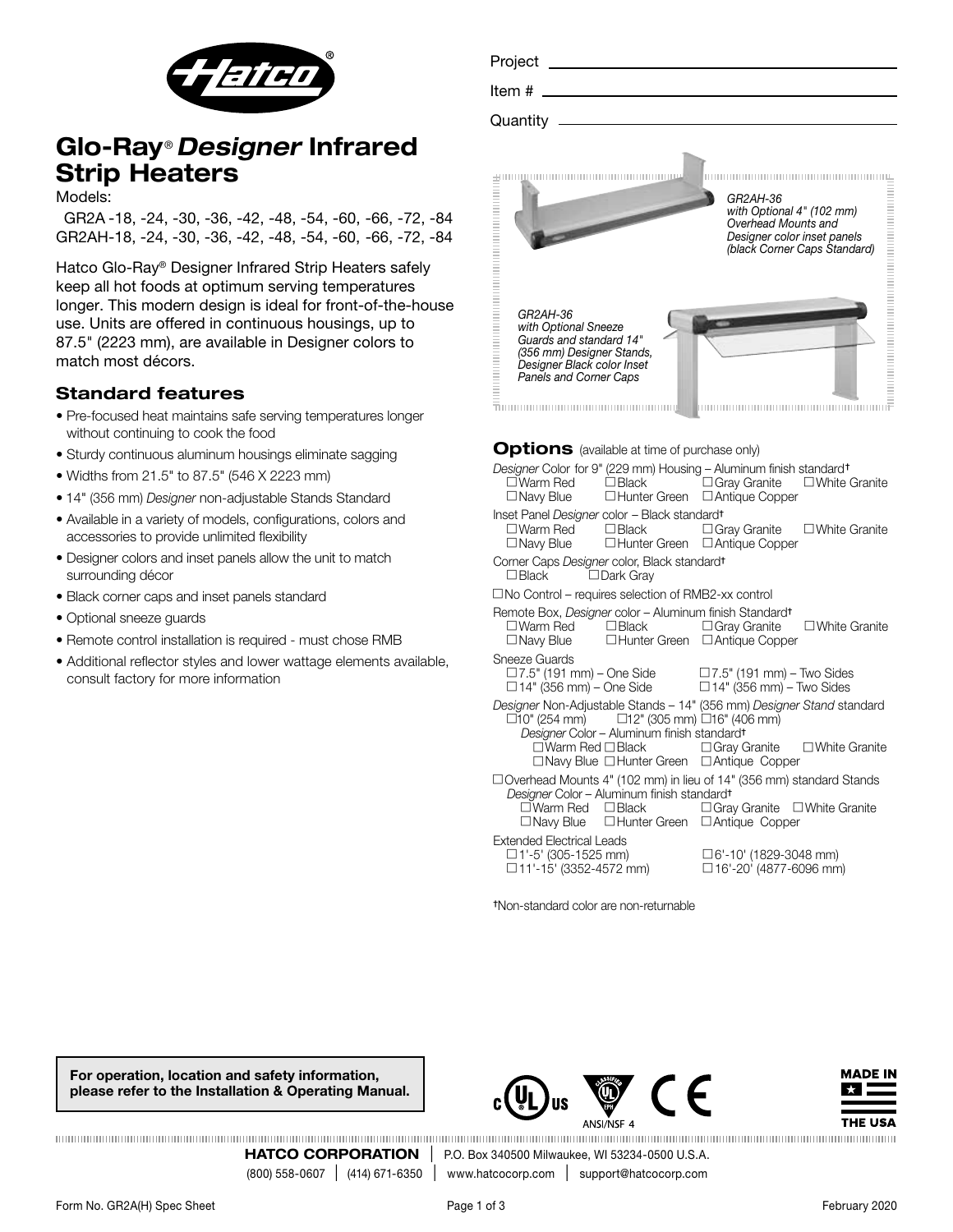

# Glo-Ray® *Designer* Infrared Strip Heaters

Models: GR2A-18, -24, -30, -36, -42, -48, -54, -60, -66, -72, -84 GR2AH -18, -24, -30, -36, -42, -48, -54, -60, -66, -72, -84

GR2A and GR2AH



### **SPECIFICATIONS** Glo-Ray® Designer Infrared Strip Heaters (without Non-Adjustable Stands)

| <b>Standard Watt</b> |                                                        |                       |                            |                               | <b>High Watt</b> |                                                        |                        |                            | <b>Both Models</b>            |                                                                  |                                  |
|----------------------|--------------------------------------------------------|-----------------------|----------------------------|-------------------------------|------------------|--------------------------------------------------------|------------------------|----------------------------|-------------------------------|------------------------------------------------------------------|----------------------------------|
| Model <sup>®</sup>   | <b>Volts</b><br>single phase                           | Watt                  | Amps                       | Ship<br>Weight☆               | Model            | <b>Volts</b><br>single phase                           | Watt                   | Amps                       | Ship<br>Weight☆               | <b>Width x Depth x Height</b>                                    | Plug (Optional)                  |
|                      | 120                                                    |                       | 2.1                        |                               |                  | 120                                                    |                        | 2.9                        |                               |                                                                  | NEMA 5-15P                       |
|                      | 208                                                    | 250                   | 1.2                        | 19 lbs.<br>$(9$ kg)           |                  | $\overline{208}$                                       | 350                    | 1.7                        | 28 lbs.                       | 21.5" x 11.9" x 3.5"                                             |                                  |
| GR2A-18              | 240                                                    |                       | 1.0                        |                               | <b>GR2AH-18</b>  | 240                                                    |                        | 1.5                        | (13 kg)                       | (546 x 303 x 89 mm)                                              |                                  |
|                      | 220-230 (CE) <sup>*</sup>                              | 250-273               | $1.1 - 1.2$                |                               |                  | 220-230 (CE) <sup>*</sup>                              | 350-383                | $1.6 - 1.7$                |                               |                                                                  | <b>CEE 7-7</b>                   |
|                      | 230-240 (CE) <sup>+</sup>                              | 230-250               | $1.0 - 1.0$                |                               |                  | 230-240 (CE) <sup>*</sup>                              | 321-350                | $1.4 - 1.5$                |                               |                                                                  | Schuko BS-1363                   |
|                      | 120<br>208                                             |                       | 2.9                        | 20 lbs.                       | GR2AH-24         | 120<br>208                                             |                        | 4.2                        |                               | 27.5" x 11.9" x 3.5"                                             | NEMA 5-15P                       |
| GR2A-24              | 240                                                    | 350                   | 1.7<br>1.5                 |                               |                  | 240                                                    | 500                    | 2.4<br>$\overline{2.1}$    | 20 lbs.                       |                                                                  |                                  |
|                      | 220-230 (CE) <sup>*</sup>                              | 350-383               | $1.6 - 1.7$                | $(10 \text{ kg.})$            |                  | 220-230 (CE) <sup>*</sup>                              | 500-547                | $2.3 - 2.4$                | (10 kg.)                      | (699 x 303 x 89 mm)                                              | <b>CEE 7-7</b>                   |
|                      | 230-240 (CE) <sup>+</sup>                              | 321-350               | $1.4 - 1.5$                |                               |                  | 230-240 (CE) <sup>*</sup>                              | 459-500                | $2.0 - 2.1$                |                               |                                                                  | Schuko BS-1363                   |
|                      | 120                                                    |                       | 3.8                        |                               |                  | 120                                                    |                        | 5.5                        |                               |                                                                  | <b>NEMA 5-15P</b>                |
|                      | 208                                                    | 450                   | 2.2                        |                               | GR2AH-30         | $\overline{208}$                                       | 660                    | $\overline{3.2}$           | 27 lbs.<br>(13 kg.)           | 33.5" x 11.9" x 3.5"<br>(851 x 303 x 89 mm)                      |                                  |
| GR2A-30              | 240                                                    |                       | 1.9                        | 27 lbs.<br>(13 kg.)           |                  | 240                                                    |                        | 2.8                        |                               |                                                                  |                                  |
|                      | 220-230 (CE) <sup>+</sup>                              | 450-492               | $2.1 - 2.2$                |                               |                  | 220-230 (CE) <sup>*</sup>                              | 660-721                | $3.0 - 3.1$                |                               |                                                                  | <b>CEE 7-7</b>                   |
|                      | 230-240 (CE) <sup>+</sup>                              | 413-450               | $1.8 - 1.9$                |                               |                  | 230-240 (CE) <sup>*</sup>                              | 606-660                | $2.6 - 2.8$                |                               |                                                                  | Schuko BS-1363                   |
|                      | 120                                                    |                       | 4.8                        | 37 lbs.<br>$(17 \text{ kg.})$ |                  | 120                                                    |                        | 6.7                        | 27 lbs.<br>(13 kg.)           | 39.5" x 11.9" x 3.5"<br>$(1003 \times 303 \times 89 \text{ mm})$ | NEMA 5-15P                       |
|                      | 208                                                    | 575                   | 2.8                        |                               |                  | 208                                                    | 800                    | $\overline{3.8}$           |                               |                                                                  |                                  |
| GR2A-36              | 240                                                    |                       | 2.4                        |                               | GR2AH-36         | 240                                                    |                        | 3.3                        |                               |                                                                  |                                  |
|                      | 220-230 (CE) <sup>*</sup>                              | 575-629               | $2.6 - 2.7$                |                               |                  | 220-230 (CE) <sup>*</sup>                              | 800-874                | $3.6 - 3.8$                |                               |                                                                  | <b>CEE 7-7</b>                   |
|                      | 230-240 (CE) <sup>+</sup>                              | 528-575               | $2.3 - 2.4$                |                               |                  | 230-240 (CE) <sup>*</sup>                              | 735-800                | $3.2 - 3.3$                |                               |                                                                  | Schuko BS-1363                   |
|                      | 120                                                    |                       | 5.6                        |                               |                  | 120                                                    |                        | 7.9                        |                               |                                                                  | <b>NEMA 5-15P</b>                |
|                      | 208                                                    | 675                   | 3.2                        | 38 lbs.<br>$(18$ kg.)         |                  | 208                                                    | 950                    | 4.6                        | 34 lbs.                       | 45.5" x 11.9" x 3.5"                                             |                                  |
| GR2A-42              | 240                                                    |                       | 2.8                        |                               | <b>GR2AH-42</b>  | 240                                                    |                        | 4.0                        | (16 kg.)                      | $(1156 \times 303 \times 89 \text{ mm})$                         |                                  |
|                      | 220-230 (CE) <sup>*</sup>                              | 675-738               | $3.1 - 3.2$                |                               |                  | 220-230 (CE) <sup>*</sup>                              | 950-1038               | $4.3 - 4.5$                |                               |                                                                  | <b>CEE 7-7</b>                   |
|                      | 230-240 (CE) <sup>+</sup><br>120                       | 620-675               | $2.7 - 2.8$<br>6.7         |                               |                  | 230-240 (CE) <sup>*</sup><br>120                       | 872-950                | $3.8 - 4.0$<br>9.2         |                               |                                                                  | Schuko BS-1363<br>NEMA 5-15P     |
|                      | 208                                                    | 800                   | $\overline{3.8}$           | 43 lbs.<br>(20 kg.)           |                  | 208                                                    | 1100                   | 5.3                        | 27 lbs.<br>(13 kg.)           | 51.5" x 11.9" x 3.5"<br>$(1308 \times 303 \times 89 \text{ mm})$ |                                  |
| GR2A-48              | 240                                                    |                       | 3.3                        |                               | <b>GR2AH-48</b>  | 240                                                    |                        | 4.6                        |                               |                                                                  |                                  |
|                      | 220-230 (CE) <sup>+</sup>                              | 800-874               | $3.6 - 3.8$                |                               |                  | 220-230 (CE) <sup>*</sup>                              | 1100-1202              | $5.0 - 5.2$                |                               |                                                                  | <b>CEE 7-7</b>                   |
|                      | 230-240 (CE) <sup>+</sup>                              | 735-800               | $3.2 - 3.3$                |                               |                  | 230-240 (CE) <sup>+</sup>                              | 1010-1100              | $4.4 - 4.6$                |                               |                                                                  | Schuko BS-1363                   |
|                      | 120                                                    |                       | 7.7                        | 43 lbs.<br>$(20 \text{ kg.})$ |                  | 120                                                    |                        | 10.4                       |                               | 57.5" x 11.9" x 3.5"<br>$(1460 \times 303 \times 89 \text{ mm})$ | NEMA 5-15P                       |
|                      | 208                                                    | 925                   | 4.4                        |                               |                  | $\overline{208}$                                       | 1250                   | 6.0                        | 43 lbs.<br>$(20 \text{ kg.})$ |                                                                  |                                  |
| GR2A-54              | 240                                                    |                       | 3.9                        |                               | GR2AH-54         | 240                                                    |                        | $\overline{5.2}$           |                               |                                                                  |                                  |
|                      | 220-230 (CE) <sup>*</sup>                              | 925-1011              | $4.2 - 4.4$                |                               |                  | 220-230 (CE) <sup>*</sup>                              | 1250-1366              | $5.7 - 5.9$                |                               |                                                                  | <b>CEE 7-7</b>                   |
|                      | 230-240 (CE) <sup>+</sup>                              | 849-925               | $3.7 - 3.9$                |                               |                  | 230-240 (CE) <sup>*</sup>                              | 1148-1250              | $5.0 - 5.2$                |                               |                                                                  | Schuko BS-1363                   |
|                      | 120                                                    |                       | 8.8                        |                               |                  | 120                                                    |                        | 11.7                       | 40 lbs.                       | 63.5" x 11.9" x 3.5"<br>$(1613 \times 303 \times 89 \text{ mm})$ | NEMA 5-15P                       |
|                      | 208                                                    | 1050                  | 5.0                        | 40 lbs.                       |                  | 208                                                    | 1400                   | 6.7                        |                               |                                                                  |                                  |
| GR2A-60              | 240                                                    |                       | 4.4                        | $(19$ kg.)                    | GR2AH-60         | 240                                                    |                        | 5.8                        | $(19$ kg.)                    |                                                                  |                                  |
|                      | 220-230 (CE) <sup>*</sup><br>230-240 (CE) <sup>+</sup> | 1050-1148<br>964-1050 | $4.8 - 5.0$<br>$4.2 - 4.4$ |                               |                  | 220-230 (CE) <sup>*</sup><br>230-240 (CE) <sup>*</sup> | 1400-1530<br>1286-1400 | $6.4 - 6.7$<br>$5.6 - 5.8$ |                               |                                                                  | <b>CEE 7-7</b><br>Schuko BS-1363 |
|                      |                                                        |                       |                            |                               |                  |                                                        |                        |                            |                               |                                                                  |                                  |

● When no color is specified, color inset panels and corner caps will be black.

 $\diamond$  Shipping weight includes packaging, and does not include RMB, must order an RMB.

◆ CE approved units for 220–230V utilize a 220V heating system; 230–240V CE units utilize a 240V heating system.

**HATCO CORPORATION** | P.O. Box 340500 Milwaukee, WI 53234-0500 U.S.A.<br>(800) 558-0607 | (414) 671-6350 | www.hatcocorp.com | support@hatcocorp.com www.hatcocorp.com | support@hatcocorp.com